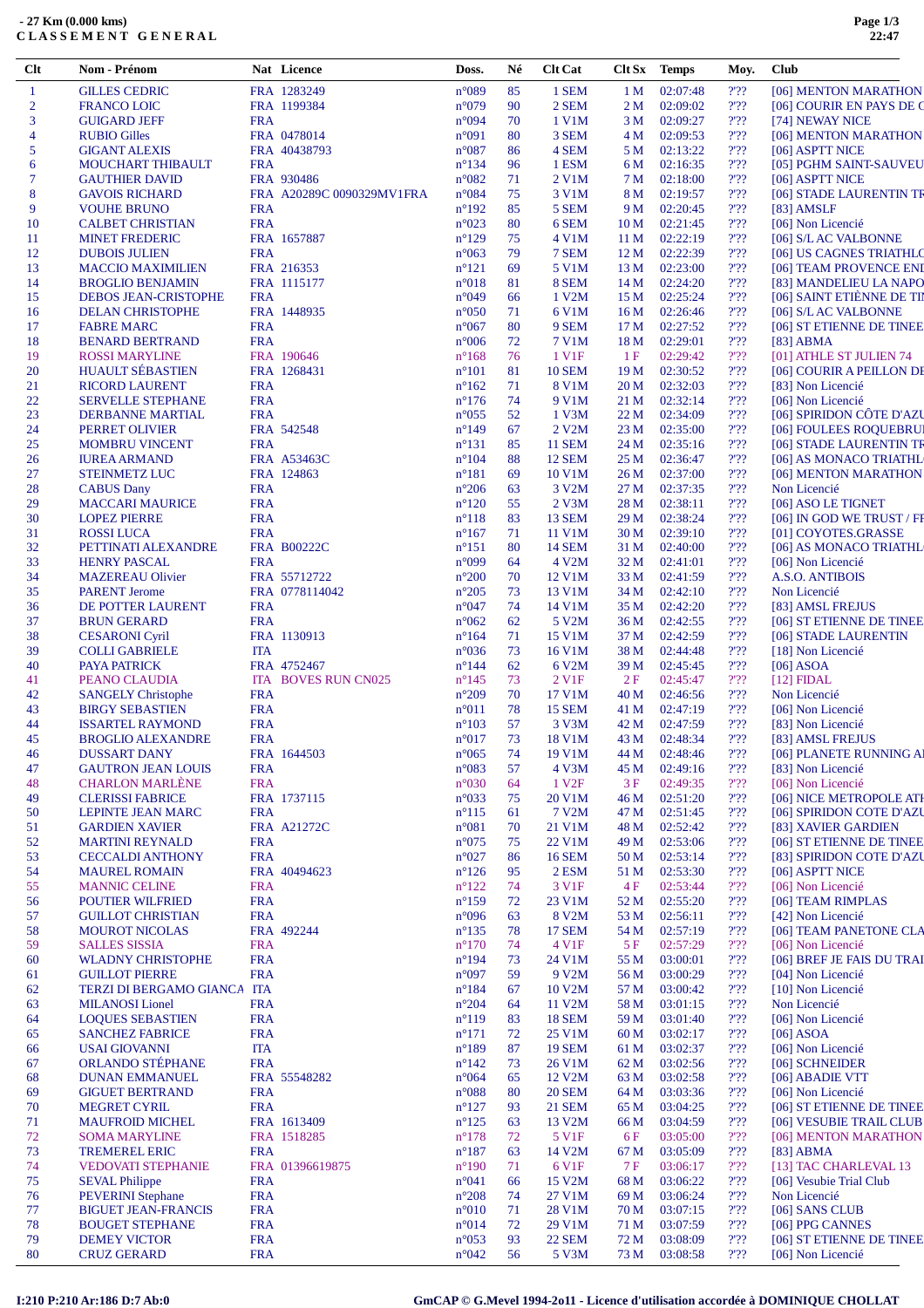| Clt        | Nom - Prénom                                   |                          | Nat Licence         | Doss.                             | Né       | <b>Clt Cat</b>      | Clt Sx                               | <b>Temps</b>         | Moy.            | <b>Club</b>                                         |
|------------|------------------------------------------------|--------------------------|---------------------|-----------------------------------|----------|---------------------|--------------------------------------|----------------------|-----------------|-----------------------------------------------------|
| 81         | PILETTE EMMANUEL                               | <b>FRA</b>               |                     | $n^{\circ}153$                    | 70       | 30 V1M              | 74 M                                 | 03:09:17             | 2.32            | [06] SPIRIDON COTE D'AZU                            |
| 82         | <b>LAMMENS DOMINIQUE</b>                       |                          | FRA 984929          | $n^{\circ}112$                    | 54       | 6 V3M               | 75 M                                 | 03:09:22             | 2.32            | [06] MENTON MARATHON                                |
| 83         | NOVARINO VINCENZO                              | <b>ITA</b>               |                     | $n^{\circ}139$                    | 66       | 16 V2M              | 76 M                                 | 03:09:52             | $2'$ ?          | [12] C.B.SPORT PODISTICA                            |
| 84         | PERRIER NATHALIE                               | <b>FRA</b>               |                     | $n^{\circ}150$                    | 67       | 2 V <sub>2F</sub>   | 8F                                   | 03:09:57             | 2.32            | [06] SPIRIDON CÔTE D'AZU                            |
| 85         | <b>JENSEN JOERGEN</b>                          | <b>DEN</b>               |                     | $n^{\circ}107$                    | 57       | 7 V3M               | 77 M                                 | 03:10:47             | $2'$ ?          | [87] Non Licencié                                   |
| 86         | <b>JARRIER ANTOINE</b>                         |                          | FRA 1950556         | $n^{\circ}106$                    | 85       | <b>23 SEM</b>       | 78 M                                 | 03:11:11             | 2.32            | [06] S/L AC VALBONNE                                |
| 87         | <b>CARLICCHI ALAIN</b>                         |                          | FRA 1862893         | $n^{\circ}026$                    | 64       | 17 V2M              | 79 M                                 | 03:12:37             | 2'22            | [06] COURIR A PEILLON DE                            |
| 88         | <b>ODOARDI LÉANDRE</b>                         |                          | FRA 481819          | $n^{\circ}141$                    | 58       | 18 V2M              | 80 M                                 | 03:12:37             | $2'$ ?          | $[06]$ ASOA                                         |
| 89         | <b>CHARBIT PHILIPPE</b>                        |                          | FRA 1646428         | $n^{\circ}029$                    | 65       | 19 V2M              | 81 M                                 | 03:13:31             | 2.32            | [06] MENTON MARATHON                                |
| 90         | <b>SCIANAMEA FREDERIQUE</b>                    | <b>FRA</b>               |                     | $n^{\circ}175$                    | 81       | 1 SEF               | 9 F                                  | 03:14:26             | 2'22            | [06] Non Licencié                                   |
| 91         | <b>DARBLET CHRISTIAN</b>                       | <b>FRA</b>               |                     | $n^{\circ}045$                    | 70       | 31 V1M              | 82 M                                 | 03:15:10             | 2.32            | [06] Non Licencié                                   |
| 92         | <b>LADAS DAVID</b>                             | <b>FRA</b>               |                     | $n^{\circ}111$                    | 70       | 32 V1M              | 83 M                                 | 03:15:57             | $2'$ ?          | $[83]$ ESM                                          |
| 93         | <b>BOIRET DOMINIQUE</b>                        | <b>FRA</b>               |                     | $n^{\circ}013$                    | 71       | 33 V1M              | 84 M                                 | 03:16:46             | 2.32            | [06] Non Licencié                                   |
| 94         | <b>FABRON JEROME</b>                           | <b>FRA</b>               |                     | $n^{\circ}068$                    | 71       | 34 V1M              | 85 M                                 | 03:16:53             | 2.32            | [38] Non Licencié                                   |
| 95         | <b>DERSY BENJAMIN</b><br><b>LEONARDI ALAIN</b> | <b>FRA</b>               | FRA 1517841         | $n^{\circ}056$<br>$n^{\circ}114$  | 75<br>60 | 35 V1M<br>20 V2M    | 86 M<br>87 M                         | 03:17:08<br>03:17:52 | $2'$ ??<br>2.32 | [06] ASPTT NICE<br>[06] AUCHAN                      |
| 96<br>97   | <b>CHOSSON PASCAL</b>                          | <b>FRA</b>               |                     | $n^{\circ}032$                    | 62       | 21 V2M              | 88 M                                 | 03:18:03             | $2'$ ?          | [06] Non Licencié                                   |
| 98         | <b>BOUILLON VIOLENE</b>                        | <b>FRA</b>               |                     | $n^{\circ}015$                    | 89       | 2 SEF               | 10F                                  | 03:18:24             | 2.32            | [06] Non Licencié                                   |
| 99         | <b>BERGERET AGNES</b>                          | <b>FRA</b>               |                     | $n^{\circ}008$                    | 68       | 7 V1F               | 11F                                  | 03:18:57             | $2'$ ?          | [06] Non Licencié                                   |
| 100        | <b>FAMIN BRUNO</b>                             | <b>FRA</b>               |                     | $n^{\circ}070$                    | 63       | 22 V2M              | 89 M                                 | 03:20:05             | $2'$ ?          | [06] Non Licencié                                   |
| 101        | <b>FIOROT VALERIE</b>                          | <b>FRA</b>               |                     | $n^{\circ}076$                    | 67       | 3 V <sub>2F</sub>   | 12F                                  | 03:20:14             | 2.32            | [06] BRIN DE VIE                                    |
| 102        | <b>CHALA OLIVIER</b>                           |                          | <b>FRA A75267C</b>  | $n^{\circ}028$                    | 74       | 36 V1M              | 90 M                                 | 03:20:25             | 2.32            | [06] TEAM TRIATHLON RO                              |
| 103        | <b>CHIAPELLO SERGIO</b>                        | <b>ITA</b>               |                     | $n^{\circ}031$                    | 53       | 8 V3M               | 91 M                                 | 03:20:41             | 2.32            | [12] ASD. DRAGONERO                                 |
| 104        | <b>THIRION BENJAMIN</b>                        | <b>FRA</b>               |                     | $n^{\circ}185$                    | 87       | <b>24 SEM</b>       | 92 M                                 | 03:22:02             | $2'$ ??         | [06] Non Licencié                                   |
| 105        | <b>SOLIMEIS Michel</b>                         |                          | FRA 1645817         | $n^{\circ}202$                    | 60       | 23 V2M              | 93 M                                 | 03:23:04             | 2.32            | Non Licencié                                        |
| 106        | <b>GARCIA GÉRARD</b>                           | <b>FRA</b>               |                     | $n^{\circ}080$                    | 64       | 24 V2M              | 94 M                                 | 03:23:13             | $2'$ ?          | [31] Non Licencié                                   |
| 107        | <b>GUY ERIC</b>                                | <b>FRA</b>               |                     | n°098                             | 64       | 25 V2M              | 95 M                                 | 03:24:57             | $2'$ ?          | [06] SPIRIDON COTE D'AZU                            |
| 108        | <b>SCARDINO VICTOR</b>                         | <b>FRA</b>               |                     | $n^{\circ}173$                    | 64       | 26 V2M              | 96 M                                 | 03:25:21             | 2.32            | [06] Non Licencié                                   |
| 109        | <b>HUW DAVIOS Daviies</b>                      | <b>FRA</b>               |                     | $n^{\circ}210$                    | 68       | 37 V1M              | 97 M                                 | 03:25:32             | $2'$ ?          | Non Licencié                                        |
| 110        | <b>BENIGNI MICHEL</b>                          |                          | FRA 295682          | $n^{\circ}007$                    | 67       | 27 V2M              | 98 M                                 | 03:25:41             | 2.32            | [83] HOSPITALIERS TOULO                             |
| 111        | <b>BRUN</b> Fabien                             | <b>ROM</b>               |                     | $n^{\circ}169$                    | 78       | <b>25 SEM</b>       | 99 M                                 | 03:26:06             | $2'$ ?          | Non Licencié                                        |
| 112        | <b>BOUSSEMART JEAN PAUL</b>                    |                          | FRA 1296667         | $n^{\circ}016$                    | 54       | 9 V3M               | 100 M                                | 03:26:39             | $2'$ ?          | [83] SAINTE MAXIME ATHI                             |
| 113        | DALMASSO LUCETTE                               | <b>FRA</b>               |                     | $n^{\circ}043$                    | 65       | 4 V <sub>2F</sub>   | 13F                                  | 03:26:58             | 2.32            | [06] BRIN DE VIE                                    |
| 114        | <b>BUGUELLOU Bruno</b>                         | <b>FRA</b>               |                     | $n^{\circ}183$                    | 74       | 38 V1M              | 101 <sub>M</sub>                     | 03:27:32             | $2'$ ?          | [06] Non Licencié                                   |
| 115        | <b>MONTENEGRO MIRBEL</b>                       | <b>ITA</b>               |                     | $n^{\circ}132$                    | 76       | <b>8 V1F</b>        | 14F                                  | 03:28:11             | 2.32            | [12] ASD. DRAGONERO                                 |
| 116        | <b>DEVES MATTHIEU</b>                          | <b>FRA</b>               |                     | $n^{\circ}058$                    | 83       | <b>26 SEM</b>       | 102 <sub>M</sub>                     | 03:28:32             | $2'$ ?          | [06] Non Licencié                                   |
| 117        | <b>HIRSCH GAETAN</b>                           | <b>FRA</b>               |                     | $n^{\circ}100$                    | 89       | <b>27 SEM</b>       | 103 <sub>M</sub>                     | 03:29:01             | 2.32            | [06] Non Licencié                                   |
| 118        | <b>CORRAZE HERVE</b>                           | <b>FRA</b>               |                     | n°038                             | 67       | 28 V2M              | 104 M                                | 03:29:17             | $2'$ ?          | [06] Non Licencié                                   |
| 119        | <b>PASLIEWIEZ Serge</b>                        | <b>FRA</b>               |                     | $n^{\circ}196$                    | 64       | 29 V2M              | 105 M                                | 03:29:26             | $2'$ ?          | <b>SPIRIDON COTE D'AZUR</b>                         |
| 120        | <b>MARCHETTO STEPHANE</b>                      | <b>FRA</b>               |                     | $n^{\circ}123$                    | 63       | 30 V2M              | 106 <sub>M</sub>                     | 03:29:34             | 2.32            | [06] Non Licencié                                   |
| 121        | <b>DELMEE MAGALIE</b>                          |                          | FRA 55678770        | $n^{\circ}051$                    | 66       | 5 V <sub>2F</sub>   | 15 F                                 | 03:29:39             | 2'22            | $[06]$ ASOA                                         |
| 122        | PEZZAGNA NATHALIE                              |                          | FRA A21070C         | $n^{\circ}152$                    | 66       | 6 V <sub>2F</sub>   | 16F                                  | 03:29:44             | 2.32<br>$2'$ ?  | [06] US CAGNES TRIATHLO<br>[06] SPIRIDON COTE D'AZU |
| 123<br>124 | COSSUTTA PASCAL<br>PEIGNEY FLORENT             | <b>FRA</b><br><b>FRA</b> |                     | $n^{\circ}039$<br>$n^{\circ}$ 146 | 61<br>70 | 31 V2M<br>39 V1M    | 107 <sub>M</sub><br>108 <sub>M</sub> | 03:30:14<br>03:30:28 | 2.32            | [04] Non Licencié                                   |
| 125        | <b>MARINO MARIO</b>                            | <b>ITA</b>               |                     | $n^{\circ}124$                    | 48       | 10 V3M              | 109 <sub>M</sub>                     | 03:30:55             | 2.32            | [12] ASD. DRAGONERO                                 |
| 126        | <b>CAISSON ERIC</b>                            | <b>MON</b>               |                     | $n^{\circ}022$                    | 62       | 32 V2M              | 110 <sub>M</sub>                     | 03:31:03             | 2.32            | [98] Non Licencié                                   |
| 127        | <b>GUILLOT ANNIE</b>                           | <b>FRA</b>               |                     | $n^{\circ}095$                    | 58       | 7 V <sub>2F</sub>   | 17F                                  | 03:31:20             | $2'$ ?          | [04] Non Licencié                                   |
| 128        | <b>CAPRICCI MYLÈNE</b>                         | <b>FRA</b>               |                     | $n^{\circ}024$                    | 68       | 9 V1F               | 18F                                  | 03:31:33             | 2'22            | [06] Non Licencié                                   |
| 129        | <b>FALCO ANTHONY</b>                           | <b>FRA</b>               |                     | $n^{\circ}069$                    | 84       | <b>28 SEM</b>       | 111 M                                | 03:31:53             | 2.32            | [06] ST ETIENNE DE TINEE                            |
| 130        | PENA FRANCOIS                                  | <b>FRA</b>               |                     | $n^{\circ}148$                    | 57       | 11 V3M              | 112 M                                | 03:31:59             | 2'22            | [04] Non Licencié                                   |
| 131        | <b>VIALE BERNARD</b>                           | <b>FRA</b>               |                     | $n^{\circ}191$                    | 62       | 33 V2M              | 113 M                                | 03:33:32             | $2'$ ?          | [06] Non Licencié                                   |
| 132        | DEBAVELAERE NATHALIE                           | <b>FRA</b>               |                     | $n^{\circ}048$                    | 78       | 3 SEF               | 19F                                  | 03:34:12             | 2.32            | [06] Non Licencié                                   |
| 133        | <b>FLAYAC OLIVIER</b>                          |                          | FRA 55678783        | $n^{\circ}078$                    | 61       | 34 V2M              | 114 M                                | 03:35:19             | 2.32            | $[06]$ ASOA                                         |
| 134        | <b>DIEU LUDOVIC</b>                            | <b>FRA</b>               |                     | $n^{\circ}059$                    | 63       | 35 V2M              | 115 M                                | 03:35:51             | 2.32            | [06] PIERRENCHON                                    |
| 135        | LETELLIER GUILLAUME                            | <b>FRA</b>               |                     | $n^{\circ}116$                    | 87       | <b>29 SEM</b>       | 116M                                 | 03:36:21             | $2'$ ?          | [06] Non Licencié                                   |
| 136        | <b>BELOT NICOLAS</b>                           | <b>FRA</b>               |                     | $n^{\circ}005$                    | 72       | 40 V1M              | 117 M                                | 03:36:36             | 2.32            | [06] Non Licencié                                   |
| 137        | <b>ROGY EMILIENNE</b>                          | <b>FRA</b>               |                     | $n^{\circ}166$                    | 60       | 8 V <sub>2F</sub>   | 20 F                                 | 03:36:42             | $2'$ ?          | [38] Non Licencié                                   |
| 138        | PRESCELTI GREGORY                              | <b>FRA</b>               |                     | $n^{\circ}160$                    | 84       | <b>30 SEM</b>       | 118 M                                | 03:36:51             | $2'$ ?          | [06] Non Licencié                                   |
| 139        | <b>DRAGHETTI ROBERT</b>                        | <b>FRA</b>               |                     | $n^{\circ}061$                    | 53       | 12 V3M              | 119 M                                | 03:38:20             | 2.32            | [06] Non Licencié                                   |
| 140        | <b>BOCQUET REGIS</b>                           | <b>FRA</b>               |                     | $n^{\circ}012$                    | 64       | 36 V2M              | 120 M                                | 03:38:24             | $2'$ ?          | [83] Non Licencié                                   |
| 141        | POMA CALOGERO                                  | <b>FRA</b>               |                     | $n^{\circ}156$                    | 59       | 37 V2M              | 121 M                                | 03:39:51             | 2.32            | [06] GSE MUNICIPAUX DE                              |
| 142        | ANNICCHIARICO EMMANUE FRA                      |                          |                     | $n^{\circ}002$                    | 47       | 1 V4M               | 122 M                                | 03:41:04             | $2'$ ?          | [84] ASOA ANTIBES                                   |
| 143        | <b>LEVILLY JEROME</b>                          | <b>FRA</b>               |                     | $n^{\circ}117$                    | 74       | 41 V1M              | 123 M                                | 03:42:05             | 2.32            | [82] Non Licencié                                   |
| 144        | <b>MOSNA TEODORO</b>                           | <b>ITA</b>               |                     | $n^{\circ}133$                    | 58       | 38 V <sub>2</sub> M | 124M                                 | 03:42:35             | 2.32            | [18] Non Licencié                                   |
| 145        | NGA MVONDO MARIE MICH FRA 1549471              |                          |                     | $n^{\circ}137$                    | 85       | 4 SEF               | 21 F                                 | 03:43:46             | $2'$ ?          | $[06]$ CANAL4.3                                     |
| 146        | <b>FERRERO PASCAL</b>                          | <b>FRA</b>               |                     | $n^{\circ}072$                    | 65       | 39 V2M              | 125 <sub>M</sub>                     | 03:44:15             | 2.32            | [06] Non Licencié                                   |
| 147        | <b>MEGALLY Alexandra</b>                       |                          | FRA A86571C         | $n^{\circ}203$                    | 77       | 10 V1F              | 22 F                                 | 03:44:48             | 2'22            | Non Licencié                                        |
| 148        | <b>COLLET ALAIN</b>                            | <b>FRA</b>               |                     | $n^{\circ}035$                    | 65       | 40 V2M              | 126 <sub>M</sub>                     | 03:46:59             | 2.32            | $[06]$ COLLET                                       |
| 149        | JOSEPHINE-FRANCOIS ALAIN FRA 515862            |                          |                     | $n^{\circ}108$                    | 58       | 41 V2M              | 127 <sub>M</sub>                     | 03:47:47             | 2'              | [83] SL HOSPITALIERS TOU                            |
| 150        | ROETHLISBERGER ALAIN                           |                          | SUI 13352           | $n^{\circ}165$                    | 67       | 42 V2M              | 128 M                                | 03:48:05             | $2'$ ?          | [87] TRITEAM TEMPO SPOI                             |
| 151        | <b>DESPAGNE PIERRIC</b>                        | <b>FRA</b>               |                     | $n^{\circ}057$                    | 85       | <b>31 SEM</b>       | 129 <sub>M</sub>                     | 03:48:57             | 2.32            | [06] Non Licencié                                   |
| 152        | REMISTANI CARLA                                |                          | <b>ITA AE023566</b> | $n^{\circ}161$                    | 60       | 9 V <sub>2F</sub>   | 23 F                                 | 03:49:13             | 2.32            | [12] ASD BOVES RUN                                  |
| 153        | <b>RIOU SOPHIE</b>                             | <b>FRA</b>               |                     | $n^{\circ}163$                    | 75       | 11 V1F              | 24 F                                 | 03:49:52             | 2.32            | [06] Non Licencié                                   |
| 154        | ESTEVAO JEAN PASCAL                            | <b>FRA</b>               |                     | $n^{\circ}066$                    | 60       | 43 V2M              | 130 <sub>M</sub>                     | 03:49:53             | $2'$ ?          | [06] Non Licencié                                   |
| 155        | <b>GUICHARD ALAIN</b>                          |                          | FRA 40253017        | n°093                             | 59       | 44 V2M              | 131 M                                | 03:49:59             | 2'22            | [04] ASPTT DIGNE-LES-BAI                            |
| 156        | <b>DANIELE RENAN</b>                           | <b>FRA</b>               |                     | $n^{\circ}044$                    | 59       | 45 V2M              | 132 M                                | 03:51:55             | 2.32            | [06] Non Licencié                                   |
| 157        | <b>CHEVALIER Nathalie</b>                      | <b>FRA</b>               |                     | $n^{\circ}207$                    | 67       | 10 V <sub>2F</sub>  | 25 F                                 | 03:52:51             | $2'$ ?          | Non Licencié                                        |
| 158<br>159 | <b>LADAS ANGELIQUE</b><br><b>KLIFA DAVID</b>   | <b>FRA</b><br><b>FRA</b> |                     | $n^{\circ}110$<br>$n^{\circ}109$  | 74<br>76 | 12 V1F<br>42 V1M    | 26F<br>133 M                         | 03:54:03<br>03:54:56 | 2.32<br>$2'$ ?  | $[83]$ ESM<br>[06] Non Licencié                     |
| 160        | NOËL GÉRALDINE                                 | <b>FRA</b>               |                     | $n^{\circ}140$                    | 73       | 13 V1F              | 27 F                                 | 03:55:03             | 2.32            | [06] Non Licencié                                   |
|            |                                                |                          |                     |                                   |          |                     |                                      |                      |                 |                                                     |